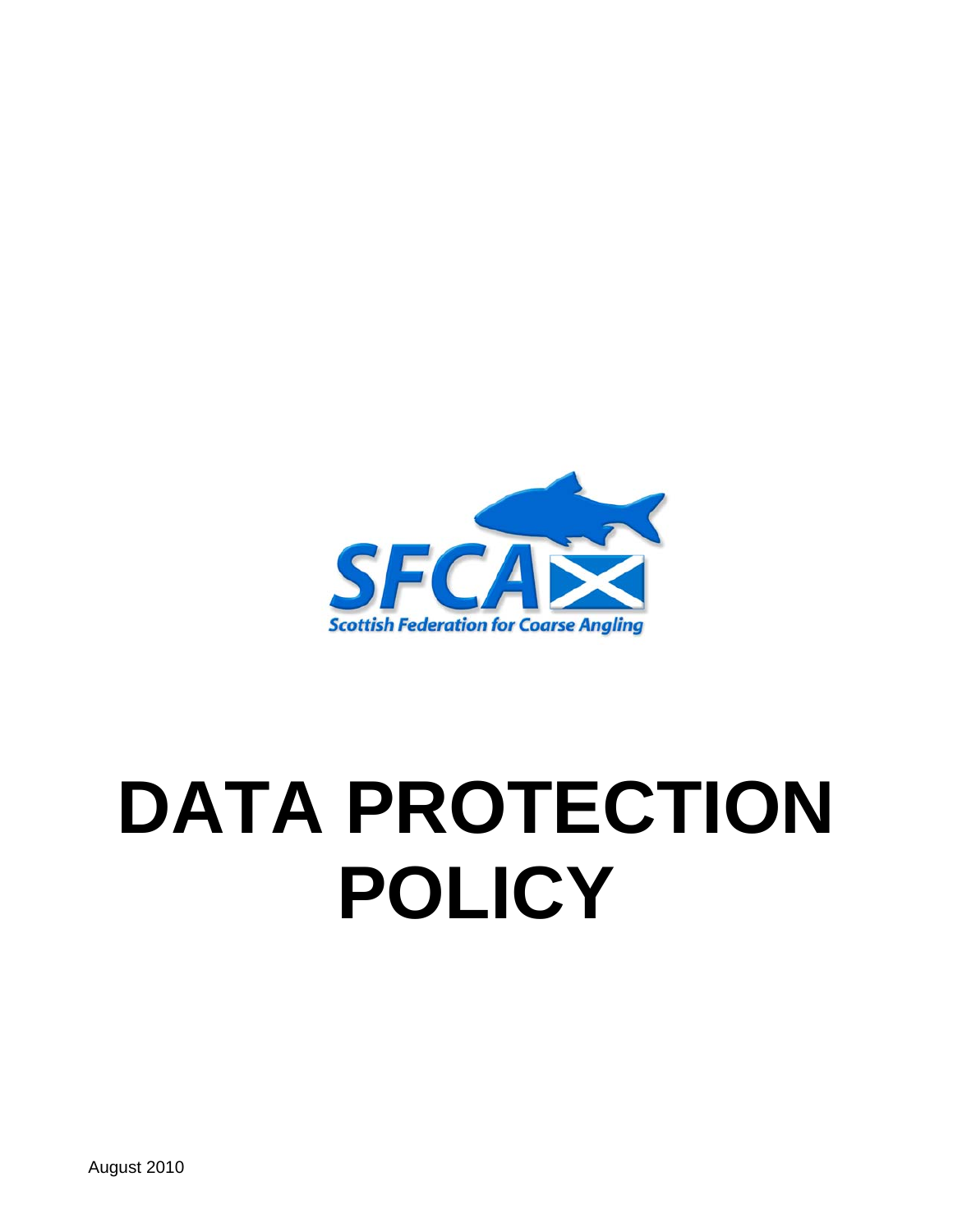## **Introduction**

The Data Protection Act 1998 (DPA, hereafter referred to as 'the Act') was passed in order to implement the European Directive on data protection and applies to all personal data which is held either electronically or in a manual filing system. The Act commenced on 1st March 2000 with most of its provisions becoming effective on 24th October 2001.

The Scottish Federation for Coarse Angling (SFCA) is committed to a policy of protecting the rights and freedoms of individuals with respect to the processing of their personal data and to full compliance with the Act. The SFCA will therefore follow procedures that aim to ensure that all elected office bearers and volunteers who have access to any personal data held by or on behalf of the Federation, are fully aware of and abide by their duties and responsibilities under the Act.

#### **Statement of policy**

In order to operate efficiently, the SFCA has to collect and use certain information about people such as individual members, sporting participants, organisational volunteers and others, defined as *data subjects* in the Act. Such data must only be processed in accordance with this policy which sets out the purposes for which the SFCA holds and processes personal data. Any breach of the policy may result in the SFCA, as the *Data Controller*, being liable in law for the consequences of the breach. All personal information held must be handled and dealt with properly, however it is collected, recorded and used, and whether it be on paper, in computer records or recorded by any other means, and there are safeguards within the Act to ensure this.

The SFCA regards the lawful and correct treatment of personal information as very important to its successful operation and to maintaining confidence between the SFCA, its members and sportscotland. The SFCA will ensure that it treats personal information lawfully and correctly.

To this end the SFCA fully endorses and adheres to the Principles of Data Protection as set out in the Data Protection Act 1998.

## **Principles**

All data users must comply with the **eight Data Protection Principles**. The Principles define how data can be legally processed. 'Processing' includes obtaining, recording, holding or storing information and carrying out any operations on the data, including adaptation, alteration, use, disclosure, transfer, erasure, and destruction.

- 1. Personal data shall be processed fairly and lawfully.
- 2. Personal data shall be held only for one or more specified and lawful purposes and shall not be further processed in any manner incompatible with that purpose or purposes.
- 3. Personal data shall be adequate, relevant and not excessive in relation to the purpose for which it is processed.
- 4. Personal data shall be accurate and where necessary kept up to date.
- 5. Personal data processed for any purpose shall not be kept for longer than is necessary for that purpose.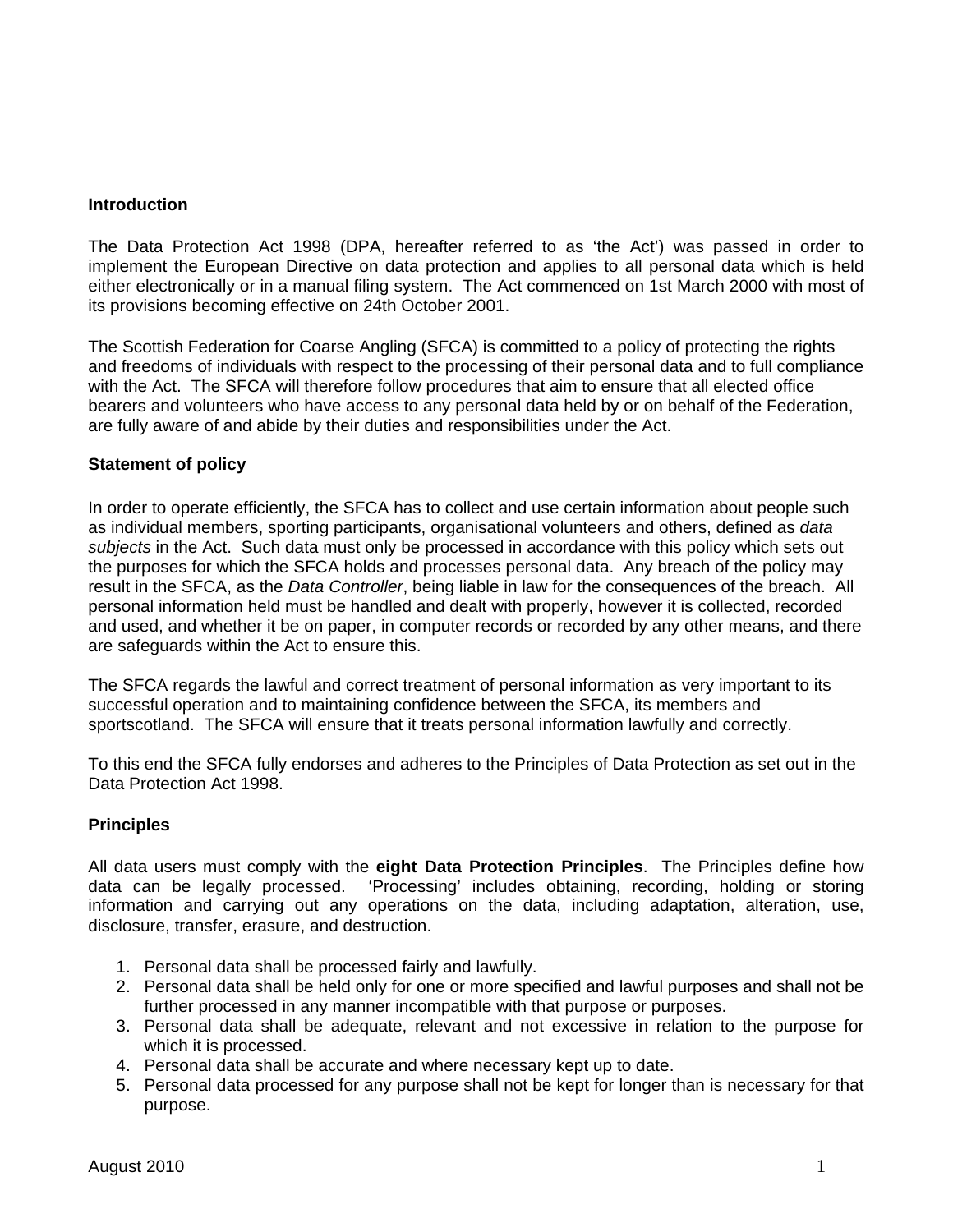- 6. Personal data shall be processed in accordance with the rights of data subject under the DPA.
- 7. Appropriate technical and organisational measures shall be taken against unauthorised or unlawful processing of personal data and against accidental loss or destruction of the data.
- 8. Personal data shall not be transferred to a country or a territory outside the European Economic Area unless that country or territory ensures an adequate level of protection for the rights and freedoms of data subjects in relation to the processing of personal data.

The DPA defines both *personal data* and *sensitive personal data*.

Personal data is defined as, data relating to a living individual who can be identified from:

- That data:
- That data and other information which is in the possession of, or is likely to come into the possession of the data controller and includes an expression of opinion about the individual and any indication of the intentions of the data controller, or any other person in respect of the individual.

Sensitive personal data is defined as personal data consisting of information as to:

- Racial or ethnic origin;
- Political opinion;
- Religious or other beliefs;
- Trade union membership;
- Physical or mental health or condition;
- Sexual life;
- Criminal proceedings or convictions.

## **Handling of personal/sensitive information**

The SFCA will, through appropriate management and the use of strict criteria and controls:

- Observe fully conditions regarding the fair collection and use of personal information;
- Meet its legal obligations to specify the purpose for which information is used;
- Collect and process appropriate information and only to the extent that it is needed to fulfill operational needs or to comply with any legal requirements;
- Ensure the quality of information used;
- Apply strict checks to determine the length of time information is held;
- Take appropriate technical and organisational security measures to safeguard personal information;
- Ensure that personal information is not transferred abroad without suitable safeguards;
- Ensure that the rights of people about whom the information is held can be fully exercised under the Act.

These include:

• The right to be informed that processing is being undertaken;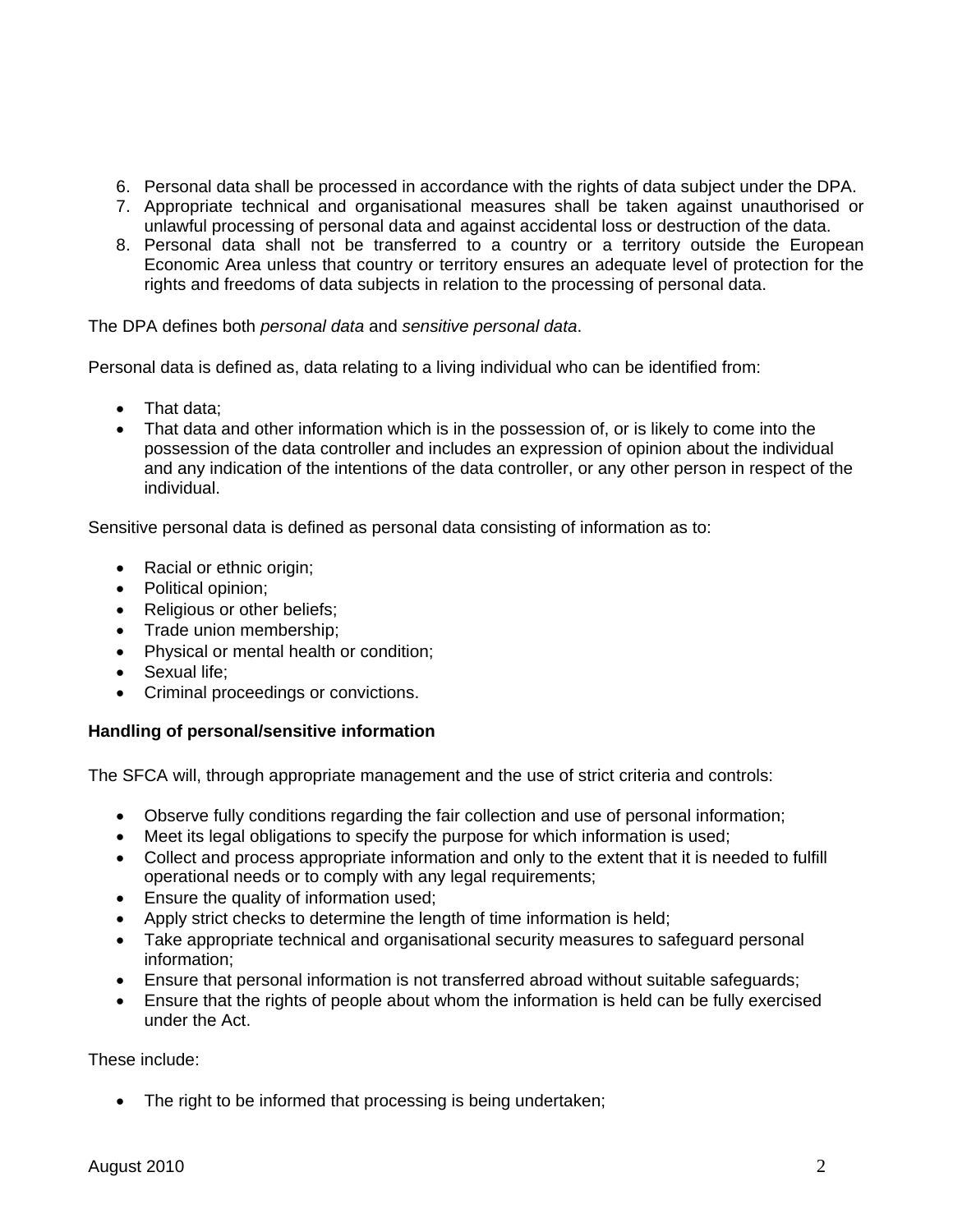- The right of access to one's personal information within the statutory 40 days;
- The right to prevent processing in certain circumstances;
- The right to correct, rectify, block or erase information regarded as wrong information.

In addition, the SFCA will ensure that:

- There is someone with specific responsibility for data protection in the organisation;
- Everyone managing and handling personal information understands that they are contractually responsible for following good data protection practice;
- Everyone managing and handling personal information is appropriately trained to do so;
- Everyone managing and handling personal information is appropriately supervised;
- Anyone wanting to make enquiries about handling personal information, whether a member of staff or a member of the public, knows what to do;
- Queries about handling personal information are promptly and courteously dealt with;
- Methods of handling personal information are regularly assessed and evaluated;
- Performance with handling personal information is regularly assessed and evaluated;
- Data sharing is carried out under a written agreement, setting out the scope and limits of the sharing. Any disclosure of personal data will be in compliance with approved procedures.

All elected officers are to be made fully aware of this policy and of their duties and responsibilities under the Act.

All elected officers within the SFCA will take steps to ensure that personal data is kept secure at all times against unauthorised or unlawful loss or disclosure and in particular will ensure that:

- Paper files and other records or documents containing personal/sensitive data are kept in a secure environment;
- Personal data held on computers and computer systems is protected by the use of secure passwords, which where possible have forced changes periodically;
- Individual passwords should be such that they are not easily compromised.

# **Status of the Policy**

The policy has been approved by a meeting of the SFCA Executive Committee held on *??* August 2010 and any breach will be taken seriously and may result in appropriate action. Breach of this policy will constitute behavior which brings the sport and the SFCA into disrepute.

## **Responsibilities of Committee Members and Data Users**

All participants involved in Scottish Coarse Angling, including those involved in the organisation of the sport have a responsibility to ensure compliance with the Act and this Code, and to develop and encourage good information handling practices, within their areas of responsibility. All users of personal data within Scottish Coarse Angling have a responsibility to ensure that they process the data in accordance with the eight Principles and the other conditions set down in the DPA.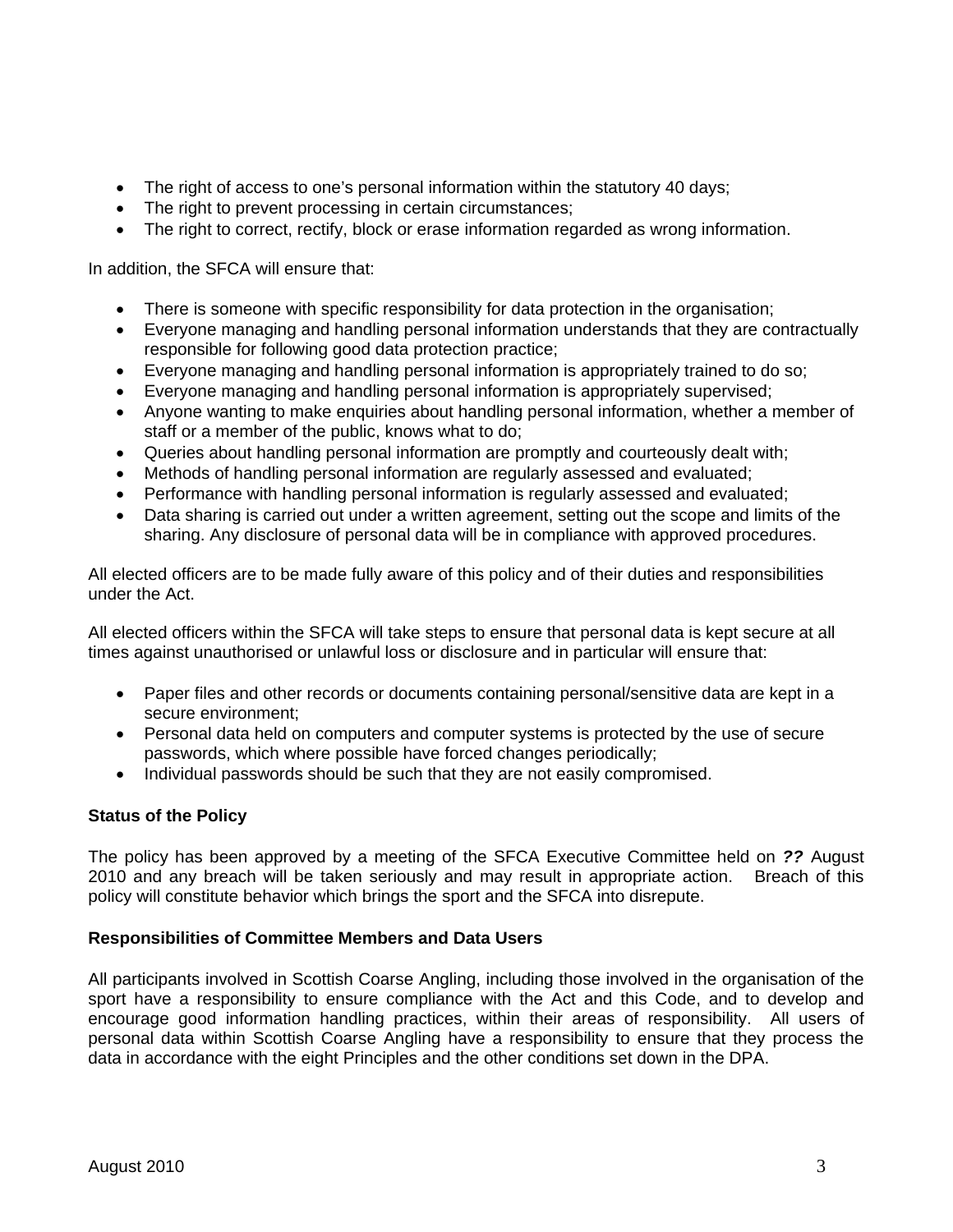In accordance with the SFCA Corporate Governance and Risk Management Policy, the Executive Committee will perform periodic audits to ensure compliance with this Policy and the Act and to ensure that this policy remains up-to-date.

#### **Handling of Personal Data by Constituent Clubs**

The use of personal data by clubs is governed by the following

- A club should only use personal data for an Association-related purpose with the knowledge and express consent of an appropriate member of the SFCA Executive Committee.
- The use of Association-notified personal data by clubs should be limited to the minimum consistent with the achievement of Association objectives. Wherever possible data should be de-personalised so that clubs are not able to identify the subject.

The SFCA policy stated above and the regulations are based on the principle that clubs must only use personal data under the guidance of an SFCA Executive Member. A breach of these regulations is an offence against SFCA discipline.

#### **Access to data**

The Act gives data subjects a right to access personal data held about them by the SFCA, and allows the SFCA to charge a fee for such access (up to a prescribed maximum). The SFCA will seek to take an approach which facilitates access to their personal data by individuals without them having to make formal subject access requests under the Act, whilst acting within the Data Protection Principles. A record must be kept of all requests for access to personal data.

All formal subject access requests must be responded to within the terms laid down by the Act, and must be notified to the Data Protection Officer as soon as they are received. Any cases of doubt as to whether a request for access to personal data is a subject access request under the Act must be referred to the Data Protection Officer without delay.

The SFCA will normally charge the prescribed maximum fee (currently £10) for subject access requests.

#### **Retention of Data**

Personal data must only be kept for the length of time necessary to perform the processing for which it was collected. This applies to both electronic and non-electronic personal data. SFCA policy is that all personal information holdings are to be reviewed annually in March. Furthermore, personal data relating to individual members is only to be retained for a period of 6 months after their current membership expires.

#### **Data Transfer**

When personal data is transferred internally the recipient must only process the data in a manner consistent with the SFCA's Notification and the original purpose for which the data was collected.